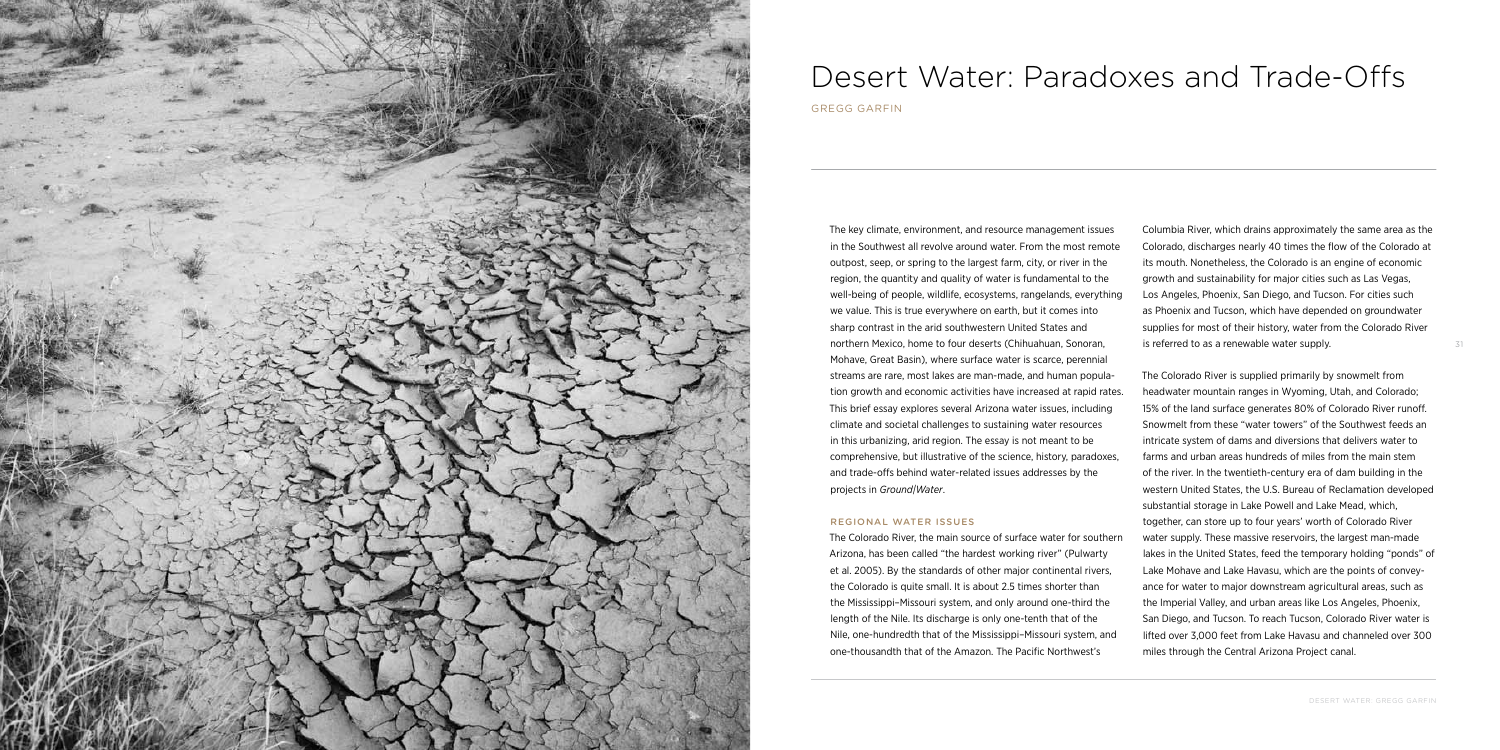Of course, the Southwest is a region prone to historic multiyear droughts and prehistoric multidecade "megadroughts" (Meko et al. 2007), the likes of which have not been experienced by our technologically advanced, highly urbanized society. A drought which began in the late 1990s rapidly reduced water storage in the great reservoirs of the Colorado River, and put the specter of water shortage, and the prospect of climate change, in the consciousness of many regional water planners and decision-makers. The ongoing drought has also brought home to the public the well-documented fact that the 1922 Colorado River Compact doled out more water to the seven basin states than is available on average, because the data available in 1922 characterized as average what is now known, with a much longer streamflow record, to have been the wettest period on record. Briefly, the River's water resources are overallocated. Concerns over potentially scarce resources and the prospect of shortage, along with a history of Arizona–California legal battles, brought this point home to the state of California, which was forced by

the Department of Interior, in 2003, to reduce its historic overuse of Colorado River water supplies. To keep from losing water to California, Arizona has since the 1990s banked Colorado River water underground. This use of surface water, illustrative of the "use it or lose it" mandate of western water law, is one of the many conundrums of the water world explored in *Ground|Water*. Paradoxically, water banking is also a practice advocated to resist potential impacts of future climate change, as it provides a hedge against future shortage.

32 this point home to the state of California, which was forced by water development and management accompanied by unfortu- substantial amount of this slow-to-renew resource. This makes 33 One way in which the contributors to *Ground|Water* focused their explorations on the theme of water was to examine the specific situation of Tucson, Arizona. Like other Arizona cities and towns, Tucson has a long history of human habitation, a rapidly increasing population, and an enormous and well-structured history of nate, some would say catastrophic, unintended consequences for surface water and ecosystems. Tucson's water challenges are similar to those throughout the Southwest. History and hydrology show that the cumulative impact of Anglo-American settlement has contributed to the overutilization of surface water resources, the dewatering of streams, aquifer decline, land subsidence, and channel erosion. By 1940, groundwater was being withdrawn at rates greater than natural replenishment (City of Tucson Water Department 2004). By the 1970s, it was recognized that the rapid rate of groundwater pumping, initially by agriculture and later by urban development, threatened groundwater supplies, infrastructure (through subsidence), and water quality.

Another conundrum is that more than 70% of Colorado River water goes to agriculture, an activity considered a "beneficial" use," which is a cornerstone of western water law. Desert agriculture is remarkably productive, due to the ability to grow multiple plantings during a single year. However, for rivers such as the Colorado, mounting pressure has been put on surface water supplies from drought, increasing population growth, and demands to reserve or return water to restore and preserve environmental processes. Add climate changes, such as hotter

temperatures and increased evapotranspiration, and it is not difficult to envision a future in which there will not be sufficient water for everything to which we have grown accustomed. Society will need to make tough decisions, explicit trade-offs, about the values and uses of water. Paradoxically, the looming crisis of insufficient surface water supplies from the hardest-working river has fostered much more public input into debate and increasingly creative decision making about future management practices, planning, and preparations.

# Tucson: Water, water, everywhere? Anywhere?

It is easy to take for granted the abundant groundwater that flows from our faucets and has allowed for the development of large urban settlements and commerce in the desert Southwest. While water is present under the land surface in all areas, it can only be withdrawn in amounts sufficient for use by humans where the hydrology and geology are favorable. Isotope dating studies by USGS researchers show that groundwater in the Tucson Basin is several thousand years old (Bexfield et al. 2011).<sup>1</sup> In only a brief century or so, we have depleted or "mined" a substantial amount of this slow-to-renew resource. This makes groundwater a particularly precious commodity, to be used sparingly, or as a backup supply for sustained droughts. While Arizona has vast quantities of groundwater in storage, depletion of groundwater can result in undesirable local consequences, such as land subsidence (over 20 feet in some parts of Arizona) and capture of flow from nearby streams and springs.

In 1980, Arizona passed progressive groundwater management legislation that regulates further agricultural development, and well drilling, and requires developers to prove a 100-year water supply for new housing subdivisions. However, these safety valves only apply to around 13 percent of the area of the state—the so-called Active Management Areas (AMAs), of which Tucson

is one. Loopholes in both water and development laws allow (a) "wildcat subdivisions" in which large parcels are subdivided in a way that allows the developer to avoid providing some services (e.g., sewer lines) and to use unmonitored groundwater wells, and (b) chicanery, such as skirting the state's assured water supply law (outside of the AMAs only). With the latter, if a parcel is found to have a less than 100-year water supply (i.e., "inadequate water supply"), the developer can proceed with developing the lot, as long as they disclose the inadequate supply finding to the initial sale (Jacobs and Stitzer 2007). If the land changes hands, the seller is not obligated to inform the next buyer of the inadequate supply. State agencies can only issue the initial findings, and have no enforcement capability beyond that. Thus, we have another paradox, this time acknowledgment of a bad situation—unsustainably overpumping groundwater—led to progressive legislation, which has been undermined (to some extent) by legal loopholes embedded in the legislation.

#### Dewatering of local rivers and streams

Some of the details of Arizona water law were astonishing to the *Ground|Water* participants, even though they may make perfect sense to the legislators and judges who have crafted and interpreted them. When describing these details, one is often left with the feeling that the emperor has no clothes. These facts are in plain sight in the public record, and yet are obscure to many Arizonans. For example, there is the well-known disconnect between surface and groundwater in Arizona water law. Arizona law distinguishes between surface water, subflow (a concept, developed in the late nineteenth century, to describe water moving through underground channels in a way that is connected to surface water), and groundwater, which percolates rather than flows (Glennon 2007; Pearce 2007). The science of hydrology makes no such distinction, noting the important connection between surface and groundwater, but the subflow concept has persisted in water law, to the detriment of substantial surface streams. For example, in the San Pedro River basin southeast of Tucson, new wells drilled in the expanding city of Sierra Vista

are capturing water moving underground from the Huachuca Mountains toward the river. Such water, which is not characterized as subflow, can be pumped without restriction, ultimately robbing stretches of the river of water that is much needed to maintain stream continuity during the drought episodes to which the region is prone (Glennon 2007).

#### THE AGE AND ABUNDANCE OF GROUNDWATER

The case of the Colorado River Delta is perhaps the largest and most dramatic example of the trade-offs that have been made between economic and environmental values.

Like every other western state in the United States, Arizona uses the doctrine of prior appropriation, or "first in time, first in